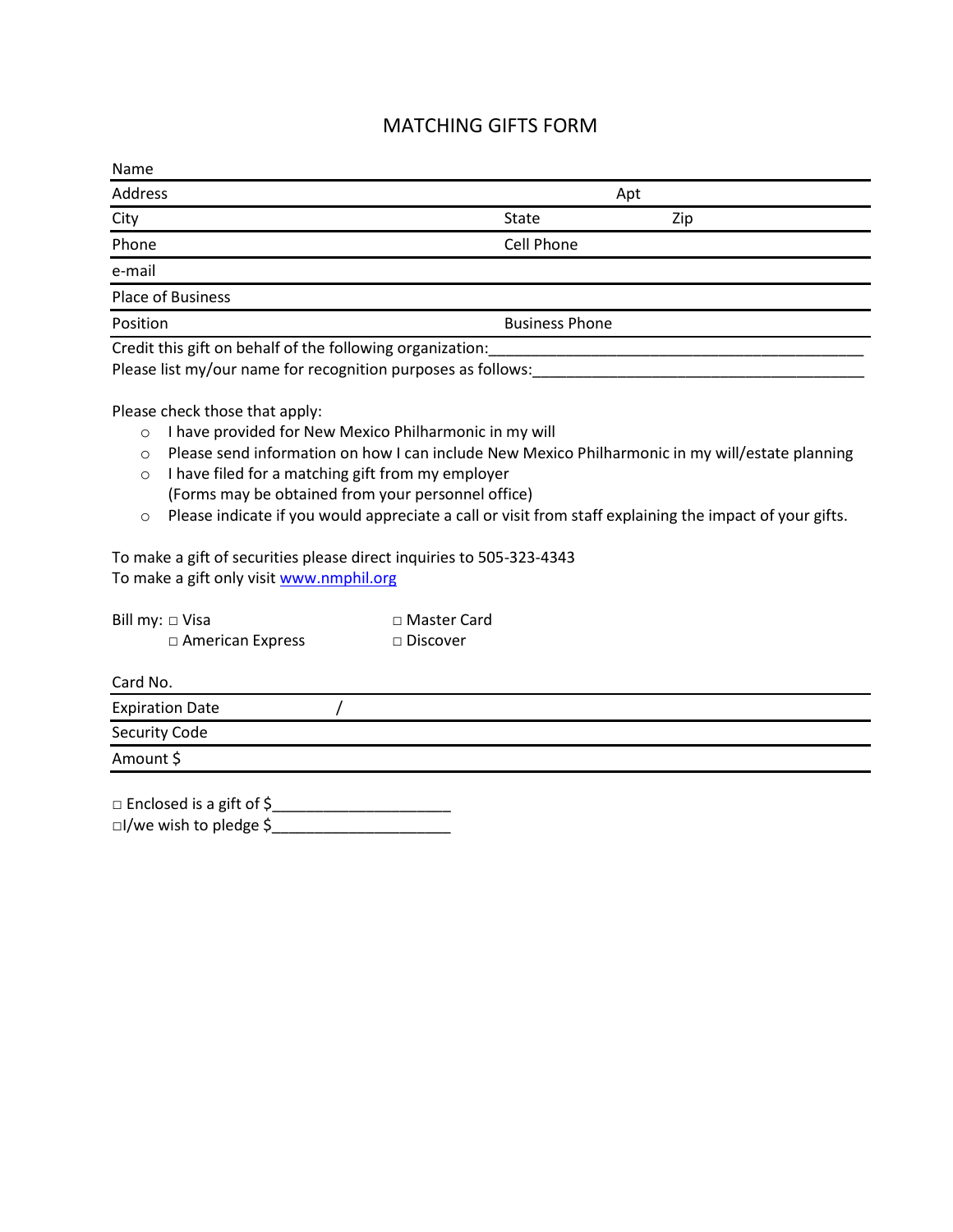## **BENEFITS OF DONATION**

## **Levels**

| under \$125        | <b>Friends of the Philharmonic</b> |
|--------------------|------------------------------------|
| $$125+$            | <b>Principals Circle</b>           |
| $$500+$            | <b>Concertmaster Circle</b>        |
| $$1,000+$          | <b>Bach Circle</b>                 |
| \$1,932 to \$3,499 | <b>Grace Thompson Circle</b>       |
| $$3,500+$          | <b>Chopin Circle</b>               |
| $$5,000+$          | <b>Brahms Circle</b>               |
| $$10,000+$         | <b>Mozart Circle</b>               |
| $$25,000+$         | <b>Beethoven Circle</b>            |
| \$50,000+          | <b>Benefactor Circle</b>           |
|                    |                                    |

## **Benefits**

Under \$125: Recognition in a concert program book Gift coupon for coffee and cookie for two at intermission

\$125+, all of the above, plus: Invitation to one rehearsal

\$500+, all of the above, plus: Year round listing on the NMPhil website Invitation to two rehearsals 20% off two tickets to a concert of your choice (based on availability)

\$1,000+, all of the above, plus:

One invitation to a reception with Artists and Conductors during the season Buy-one-get-one-free coupon for tickets to a concert of your choice (based on availability)

\$1,932 to \$3,500, all of the above, plus: Tour of Popejoy Hall backstage prior to a performance Invitation to three rehearsals

\$3,500+, all of the above, plus: Two premium seats at a Zoo concert Coupon for Zoo picnic for two